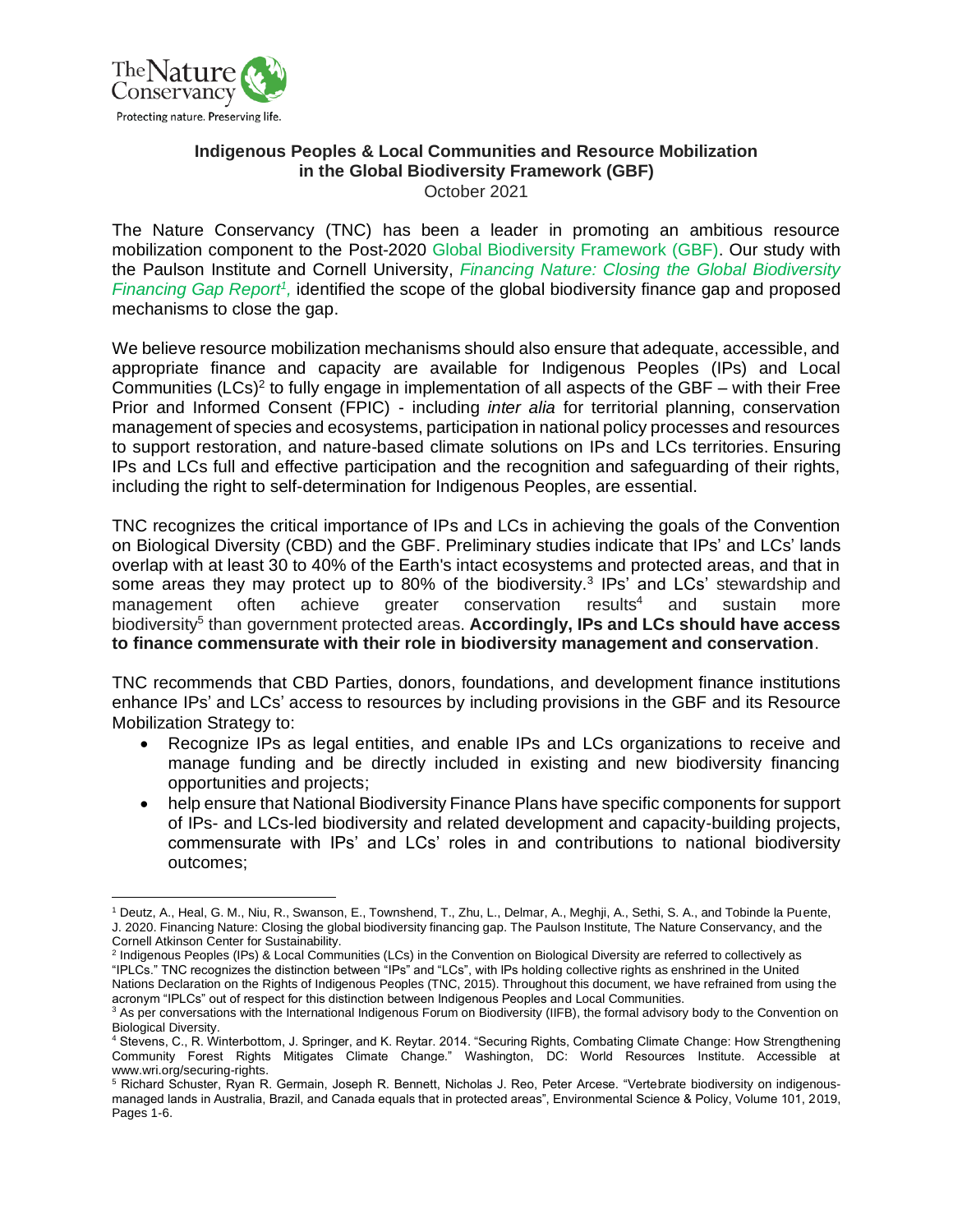- prioritize funding for securing IPs' and LCs' land tenure and respective rights to territories and resources;
- support and ensure capacity-building; community leadership, including in the design, implementation and management of conservation financing; equitable governance; and the equitable distribution of resources, to strengthen effective and meaningful partnerships;
- support the facilitation of impactful, stable, and long-term financial support for IPs- and LCs-led biodiversity projects when engaging with large-scale funding mechanisms and programmes, e.g., GEF and BIOFIN;
- help ensure that ODA<sup>6</sup> budgets have specific components for support of IPs- and LCs-led biodiversity and related development and capacity-building projects, commensurate with IPs' and LCs' roles in and contributions to biodiversity outcomes;
- Require reporting on biodiversity funding by all parties, including by disaggregating figures on funding provided to customary rights- and stakeholders, and accounting that includes their in-kind contributions appropriately and effectively.

## **Discussion**

Resource Mobilization mechanisms should ensure that adequate, accessible, and appropriate finance and capacity is available for IPs and LCs to fully engage in implementation of all aspects of the GBF, including, *inter alia*, for territorial planning, conservation and sustainable management of species and ecosystems, participation in national policy processes and resources to support restoration and nature-based climate solutions on IPs and LCs territories.

Historic and ongoing economic and social marginalization pose obstacles to IPs' and LCs' pursuit of both their socioeconomic and conservation goals. One such obstacle relates to financing, and supporting IPs' and LCs' conservation efforts involves addressing conservation financing needs within a larger context of sustainable development, climate and biodiversity goals. IPs and LCs, through their ongoing sustainable stewardship/development, are providing essential services leading to biodiversity conservation and climate change mitigation - benefitting all of society. The conversation necessarily should shift from that of securing relatively small amounts of charitable financing to compensating more fully for the cost and value of the crucial public services IPs and LCs are and will be providing.

The global biodiversity financing gap is formidable: our *Financing Nature* report estimates this to be between US\$598 billion and US\$824 billion per year. While significant research gaps remain with regards to aggregate needs and flows for IPs and LCs biodiversity financing, it is telling that just 3 percent of a lower estimate of the need for IPs and LCs tenure and forest management in 24 top countries, identified by the Rights and Resources Initiative (RRI) as ready for national or subnational scale projects to implement forest tenure reforms, is being met.<sup>7,8</sup> More than 90 percent of this funding comes from ODA, which is anticipated to at most double by 2030. At current trajectories, IPs' and LCs' tenure and forest management financial needs will remain almost entirely unmet, and the IPs and LCs biodiversity financing gap will likely substantially grow in proportion to various other categories of conservation activity. It is imperative that biodiversity resource mobilization dialogues at the highest levels address these major gaps and concerns. Despite a strong desire on the part of IPs and LCs to steward key ecosystems, there is a severe lack of long-term sustainable funding to do so. The Global Environment Facility (GEF) Small

<sup>&</sup>lt;sup>6</sup> ODA is defined by the Organisation for Economic Co-operation and Development (OECD) Development Assistance Committee (DAC) as government aid that promotes and specifically targets the economic development and welfare of developing countries. The DAC adopted ODA as the "gold standard" of foreign aid in 1969 and it remains the main source of financing for development aid. <sup>7</sup> https://www.cwis.org/wp-content/uploads/2021/06/rainforestmanagement.pdf

<sup>&</sup>lt;sup>8</sup> Such recent estimates are not currently comprehensively available for IP and LC stewardship of non-forest ecosystems including coastal, grassland, and freshwater ecosystems.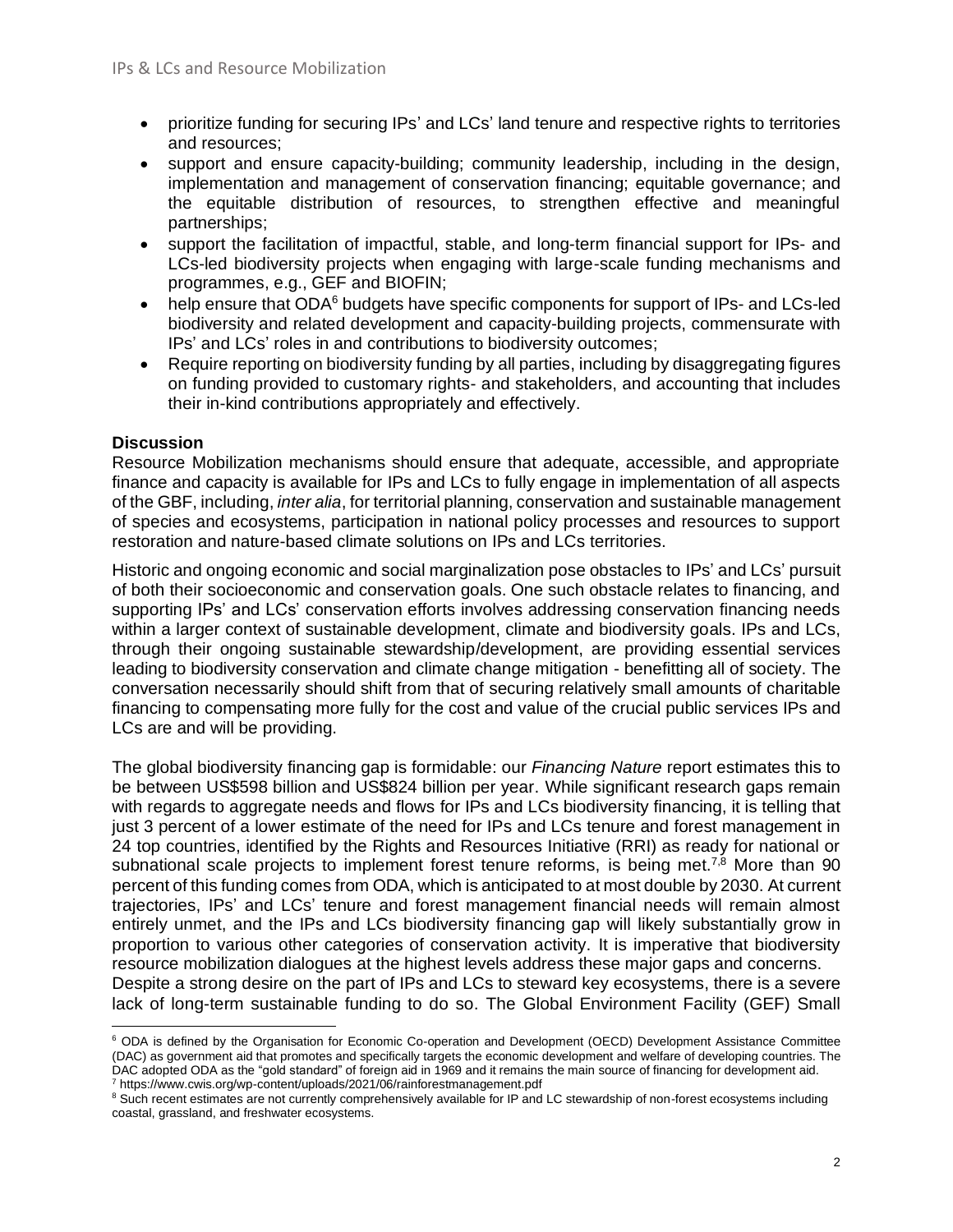Grants Programme<sup>9</sup> is one mechanism that has the explicit aim of supporting IPs- and LCs-led projects to restore and conserve the environment while enhancing people's well-being and livelihoods. It has been found to consistently deliver environmental results at local, national, and global levels and to generate economic and social benefits with high levels of local ownership<sup>10</sup>. However, it provides a relatively small amount of funding against the overall need; individual projects are capped at \$50,000, and the current four-year phase has a core resource envelope of \$128 million. While biodiversity projects receive the largest share of this funding (39% during the 6th phase), SGP also supports climate change mitigation, land degradation and other types of projects. In addition, faced with overall funding limitations, GEF has adopted a country 'upgrading' policy requiring that the most mature SGP country programs transition to other funding sources. The GEF has also actively engaged IPs and LCs in hundreds of other projects outside the SGP and recently approved the \$23 million Inclusive Conservation Initiative (ICI) to support IPs- and LCs-designed and led activities to mainstream biodiversity in land/seascapes and sectors. This initiative is still at an early stage of its development and implementation. However, securing largerscale GEF funding is a complex process that may not always be easily accessible to IPs and LCs. The same is true for BIOFIN<sup>11</sup>, a global program working with governments and the private sector to tailor investments and incentives in biodiversity. TNC would recommend specific dialogue on the critical issue of how to ensure both long-term, sustainable financing and creating more directly accessible funding for IPs and LCs.

**Enabling conditions for successful conservation finance in support of IPs and LCs**  TNC engages in a wide range of successful conservation financing projects where IPs and LCs have significant roles in their implementation, including: direct responsibility for conservation management; selection of grants/sub-grants to support community development and social benefits; execution of livelihoods and enterprise development efforts; and oversight and direction of implementing entities for financing. The Nature Conservancy (TNC) recognizes the need to address the Nature Financing Gap in a way that is inclusive of financing accessible to IPs and LCs, and therefore commissioned EcoAdvisors to produce a dedicated study*<sup>12</sup> on [Conservation](https://www.nature.org/content/dam/tnc/nature/en/documents/EA_IPLC_Full_Report_2020.pdf) financing for conservation programs with Indigenous Peoples and Local [Communities](https://www.nature.org/content/dam/tnc/nature/en/documents/EA_IPLC_Full_Report_2020.pdf)* Study (*IPs and LCs Conservation Financing Study)***.** The overall aim of this study was to explore options for generating sufficient levels of finance over sustained periods of time so that IPs and LCs can have the financial capacity to continue to effectively steward their natural resources. It further identified sustainable financing<sup>13</sup> models and examples employed in conservation projects associated with IPs and LCs, assessing these for key contextual and design factors to facilitate replication and adaptation.

This study determined key enabling factors for successful Indigenous Peoples and Local Communities conservation financing including:

- IPs and LCs leadership in the conservation of their lands, territories, waters and resources;
- investment in IPs and LCs institutional capacity beyond conservation, to address communities' more holistic visions of well-being;
- clarity of tenure, title or some form of property/resource rights of IPs and LCs;

<sup>9</sup> https://sgp.undp.org/

<sup>&</sup>lt;sup>10</sup> [OPS7.pdf \(thegef.org\)](https://www.thegef.org/sites/default/files/council-meeting-documents/OPS7.pdf)

<sup>&</sup>lt;sup>11</sup> https://www.biofin.org/about-us

<sup>&</sup>lt;sup>12</sup> https://www.nature.org/content/dam/tnc/nature/en/documents/EA\_IPLC\_Full\_Report\_2020.pdf

 $13$  The word 'sustainable' often appears appended to financing or funding (not to mention development) and generally is understood with the connotation of perpetuity and some form of self-reliance or self-sufficiency.